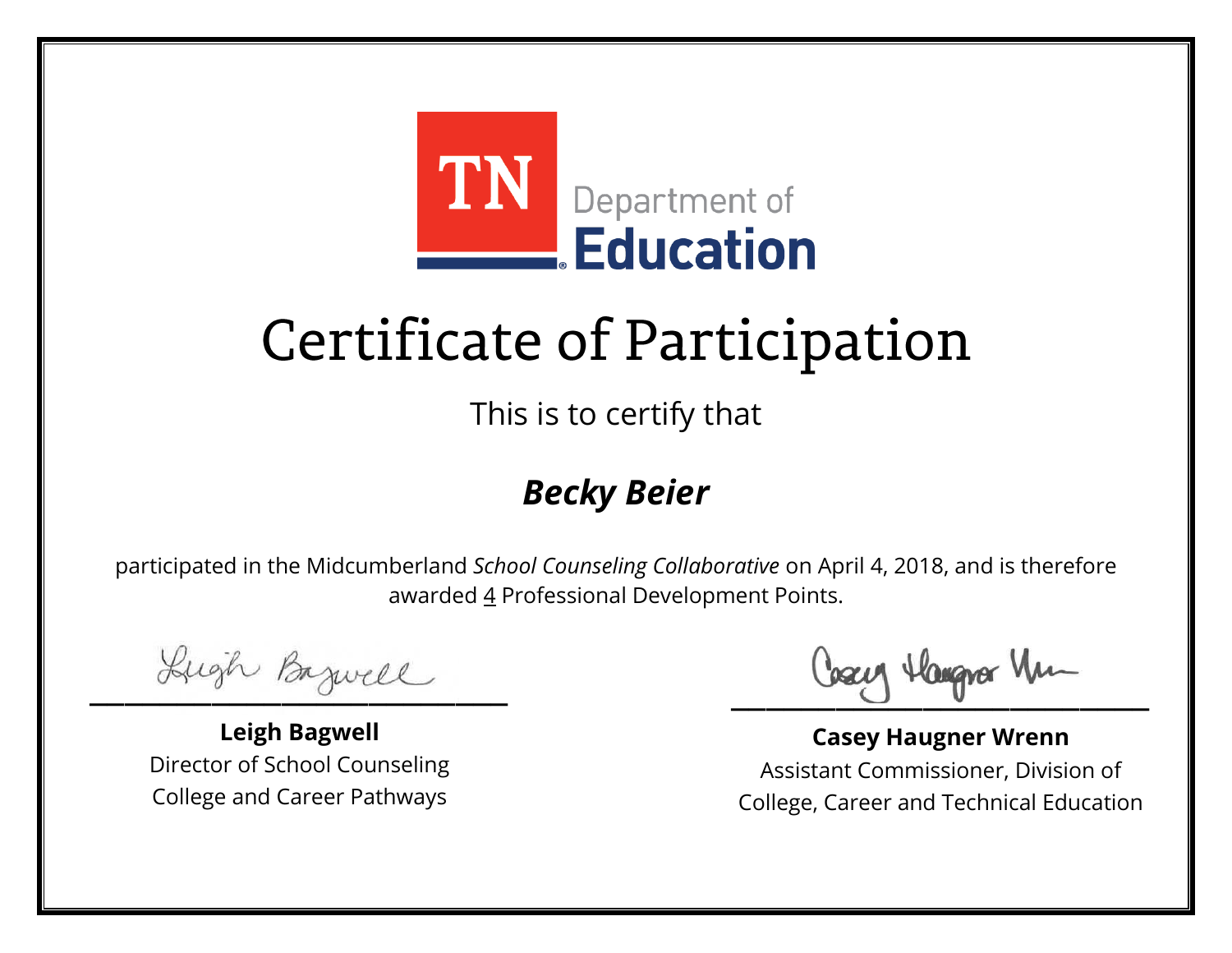

This is to certify that

#### *Jade Bowman*

Lugh Bazwell

**Leigh Bagwell** Director of School Counseling College and Career Pathways

Losey Hangra Um

**Casey Haugner Wrenn** Assistant Commissioner, Division of College, Career and Technical Education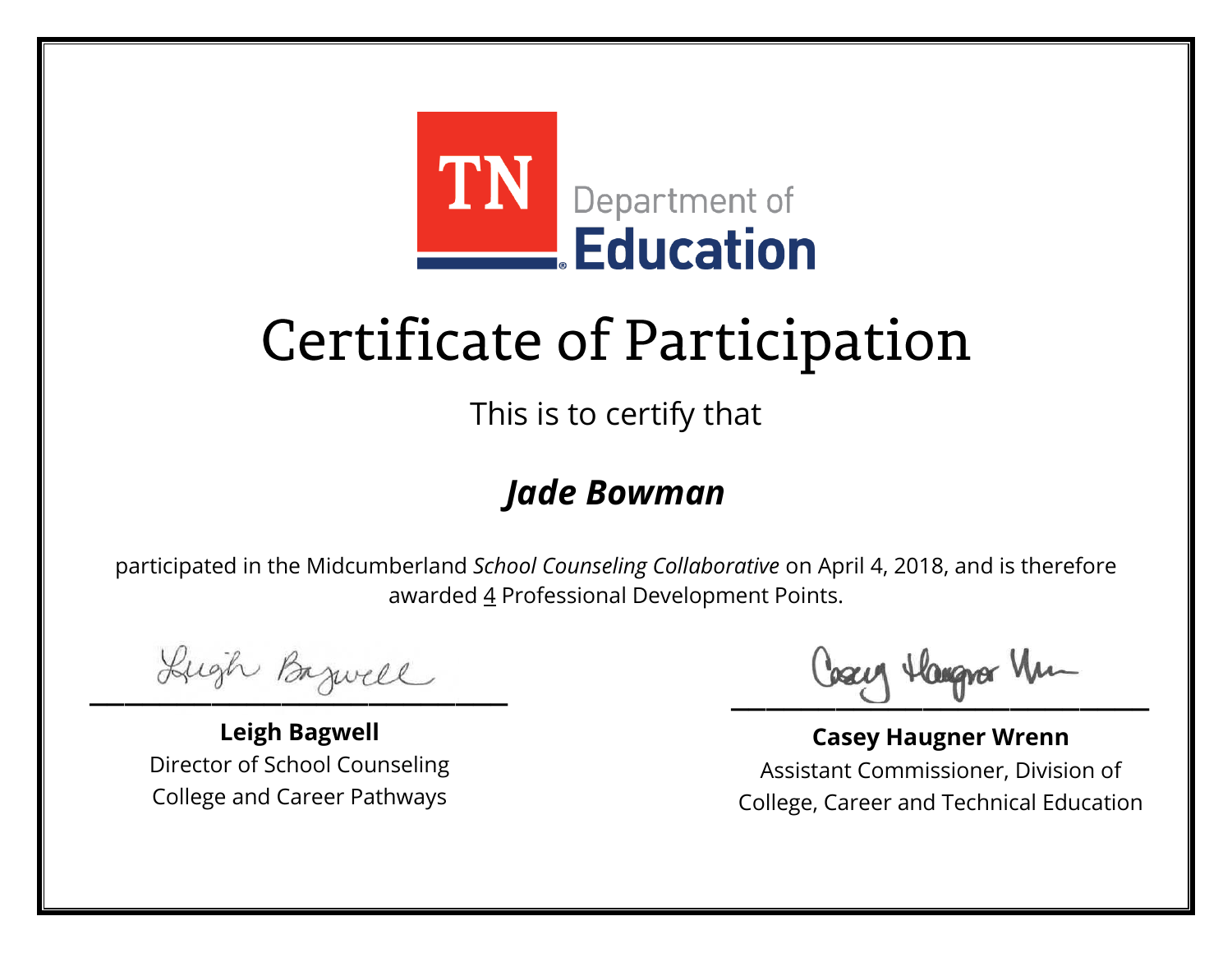

This is to certify that

### *Courtney Campbell*

Lugh Bazwell

**Leigh Bagwell** Director of School Counseling College and Career Pathways

Losey Hangra Um

**Casey Haugner Wrenn** Assistant Commissioner, Division of College, Career and Technical Education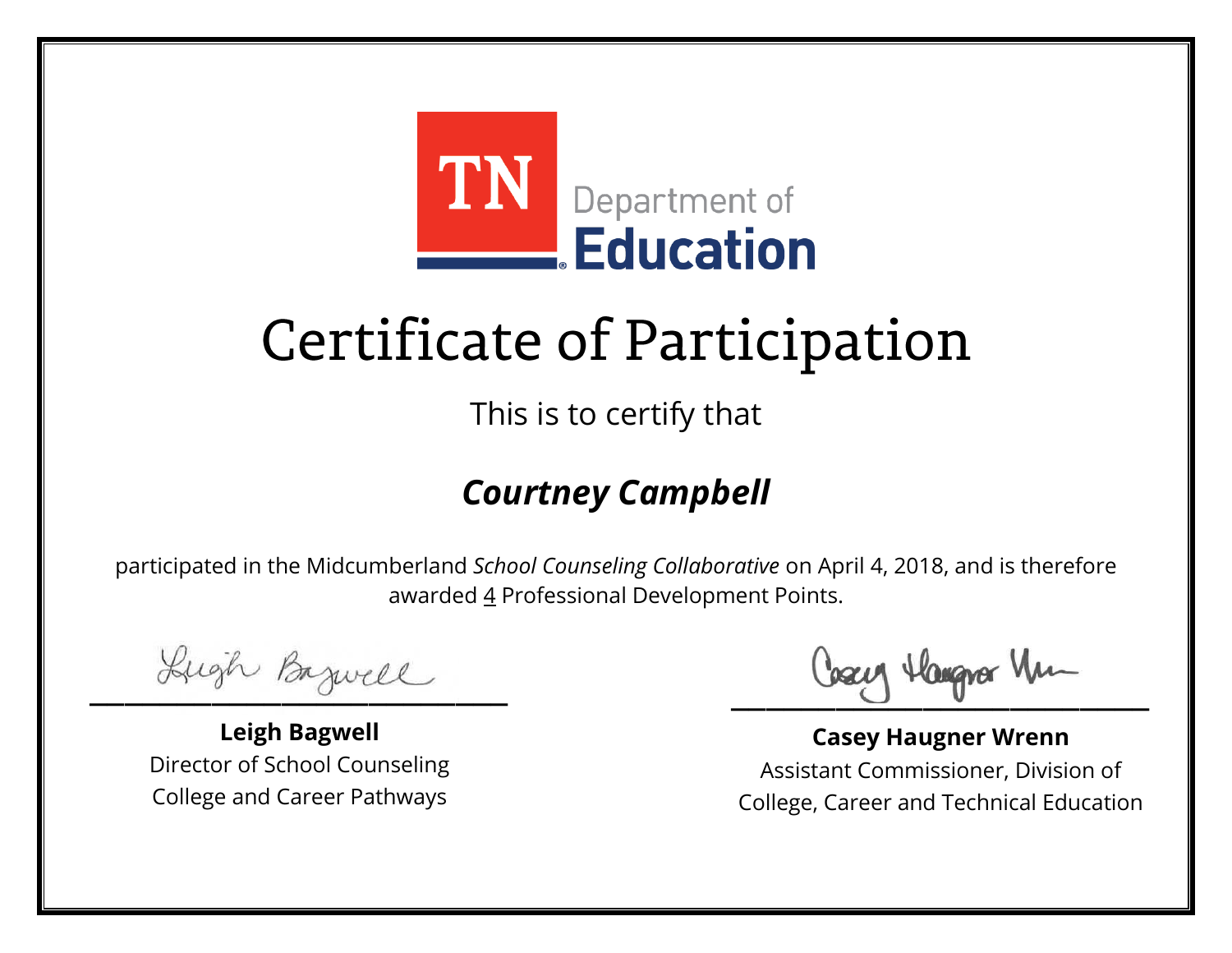

This is to certify that

#### *Laurie Drummond*

Lugh Bazwell

**Leigh Bagwell** Director of School Counseling College and Career Pathways

Losey Hangra Um

**Casey Haugner Wrenn** Assistant Commissioner, Division of College, Career and Technical Education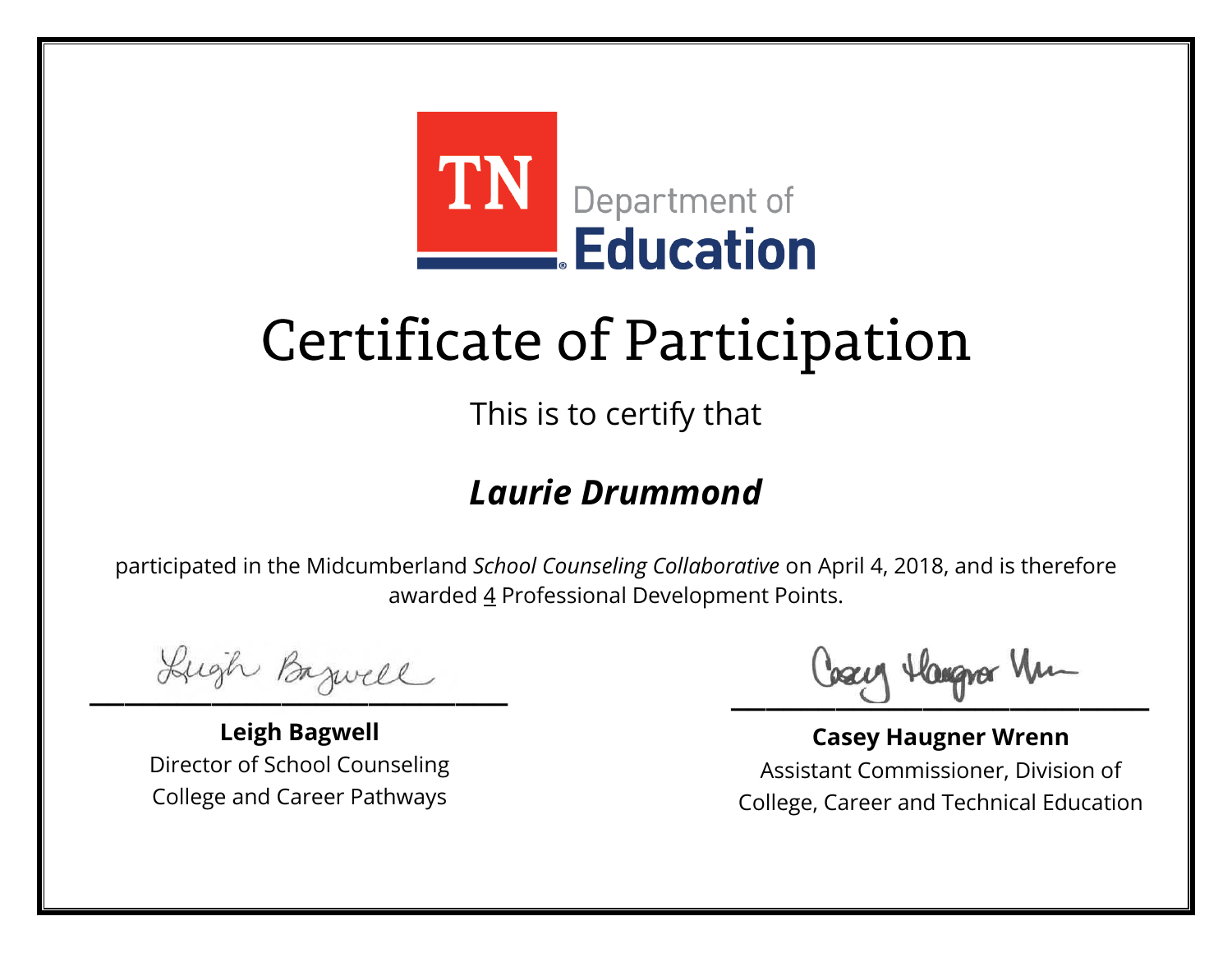

This is to certify that

### *Kristi Dunning*

Lugh Bazwell

**Leigh Bagwell** Director of School Counseling College and Career Pathways

Losey Hangra Um

**Casey Haugner Wrenn** Assistant Commissioner, Division of College, Career and Technical Education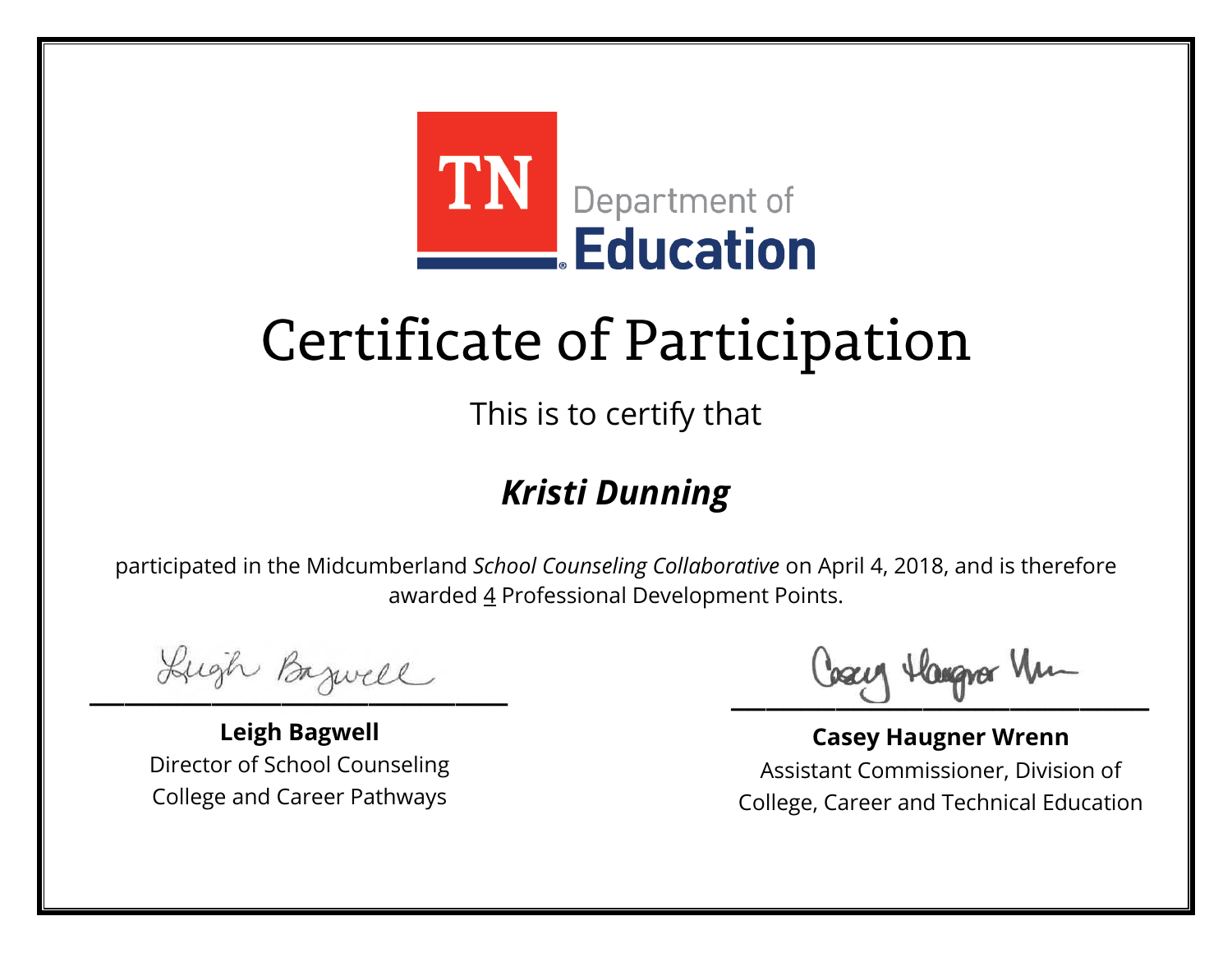

This is to certify that

#### *Kim Dwyer*

Lugh Bazwell

**Leigh Bagwell** Director of School Counseling College and Career Pathways

Losey Hangrer Vm

**Casey Haugner Wrenn** Assistant Commissioner, Division of College, Career and Technical Education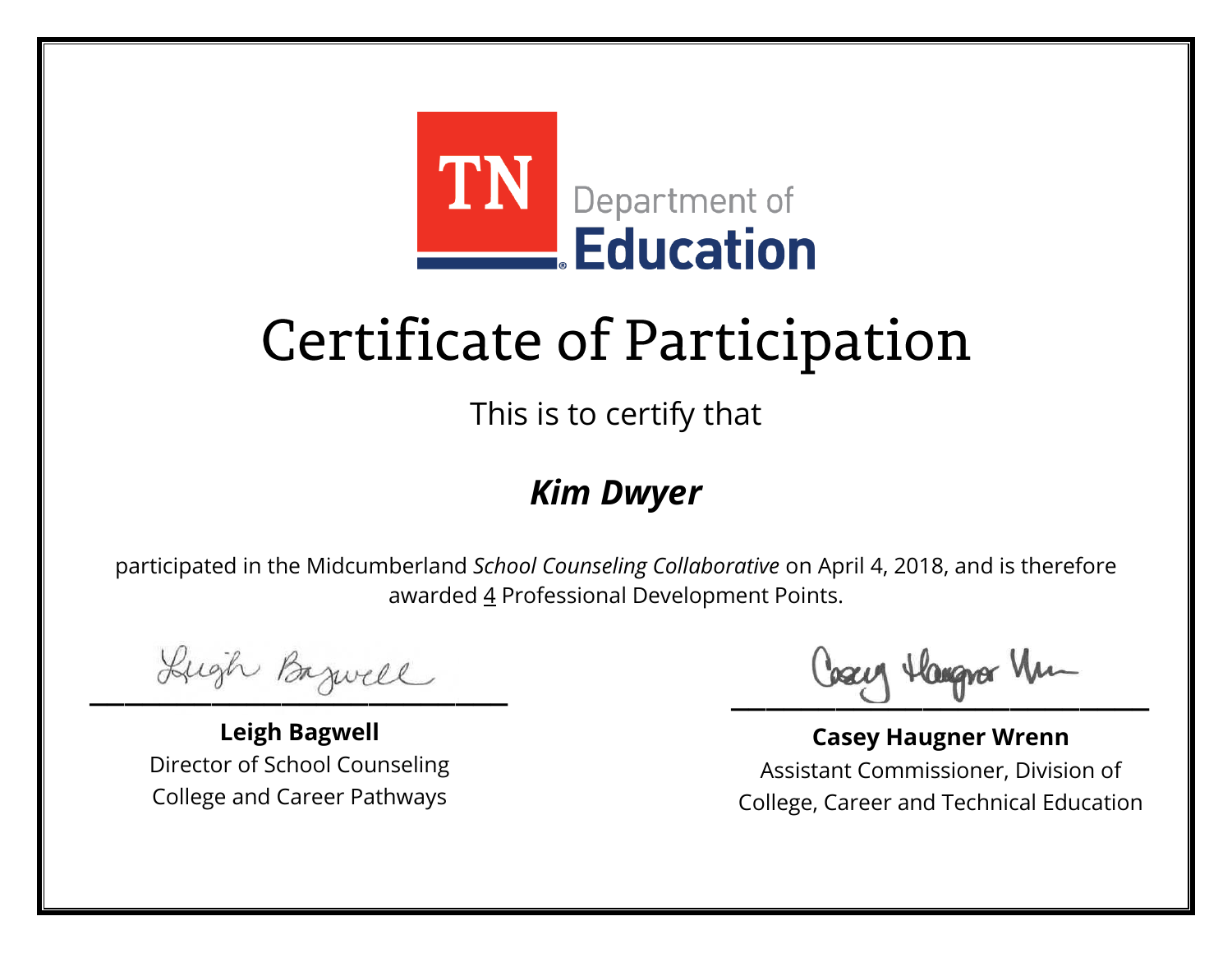

This is to certify that

### *Nancy Dziduch*

Lugh Bazwell

**Leigh Bagwell** Director of School Counseling College and Career Pathways

Losey Hangra Um

**Casey Haugner Wrenn** Assistant Commissioner, Division of College, Career and Technical Education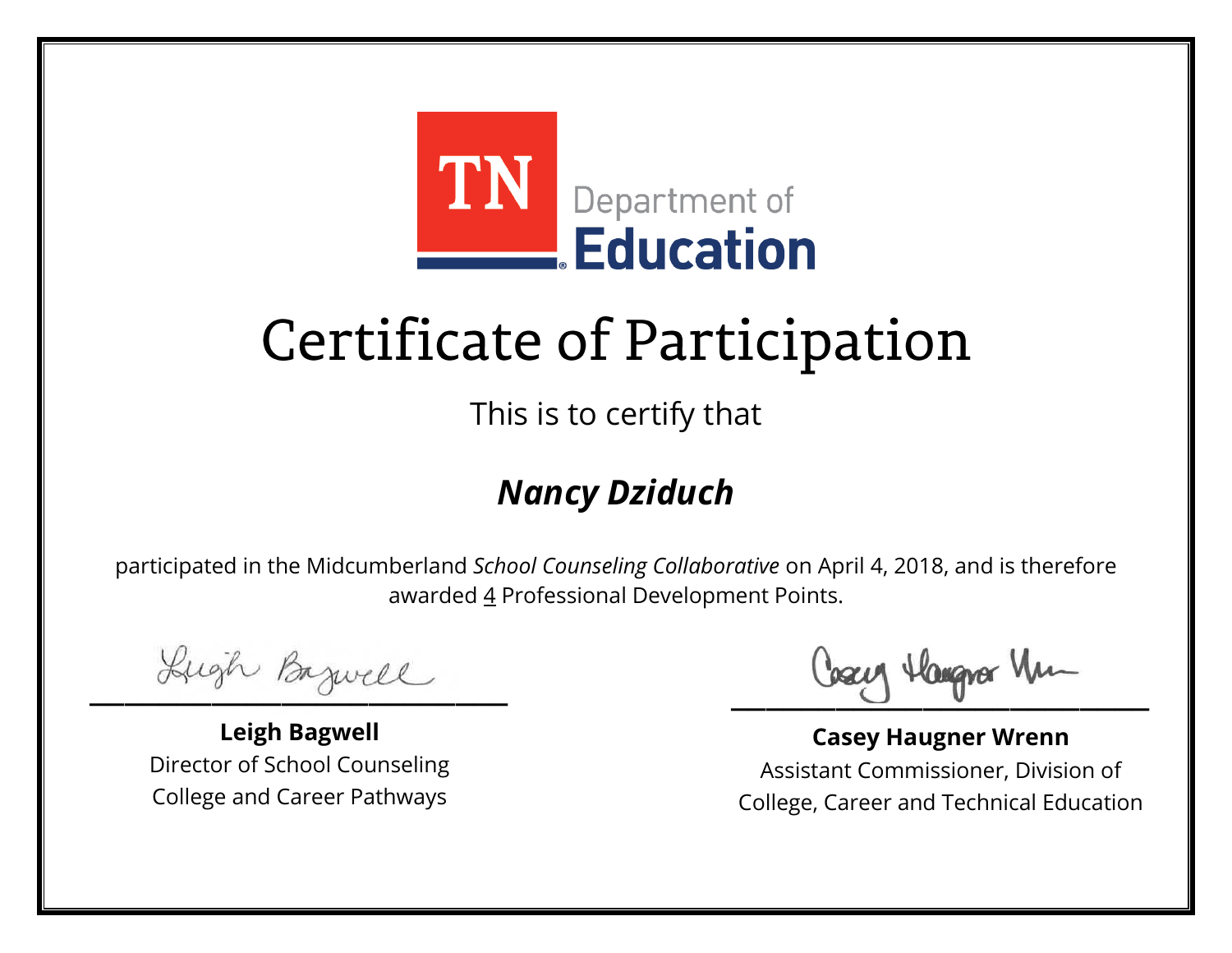

This is to certify that

### *Nikki Fosnes*

Lugh Bazwell

**Leigh Bagwell** Director of School Counseling College and Career Pathways

Losey Hangra Um

**Casey Haugner Wrenn** Assistant Commissioner, Division of College, Career and Technical Education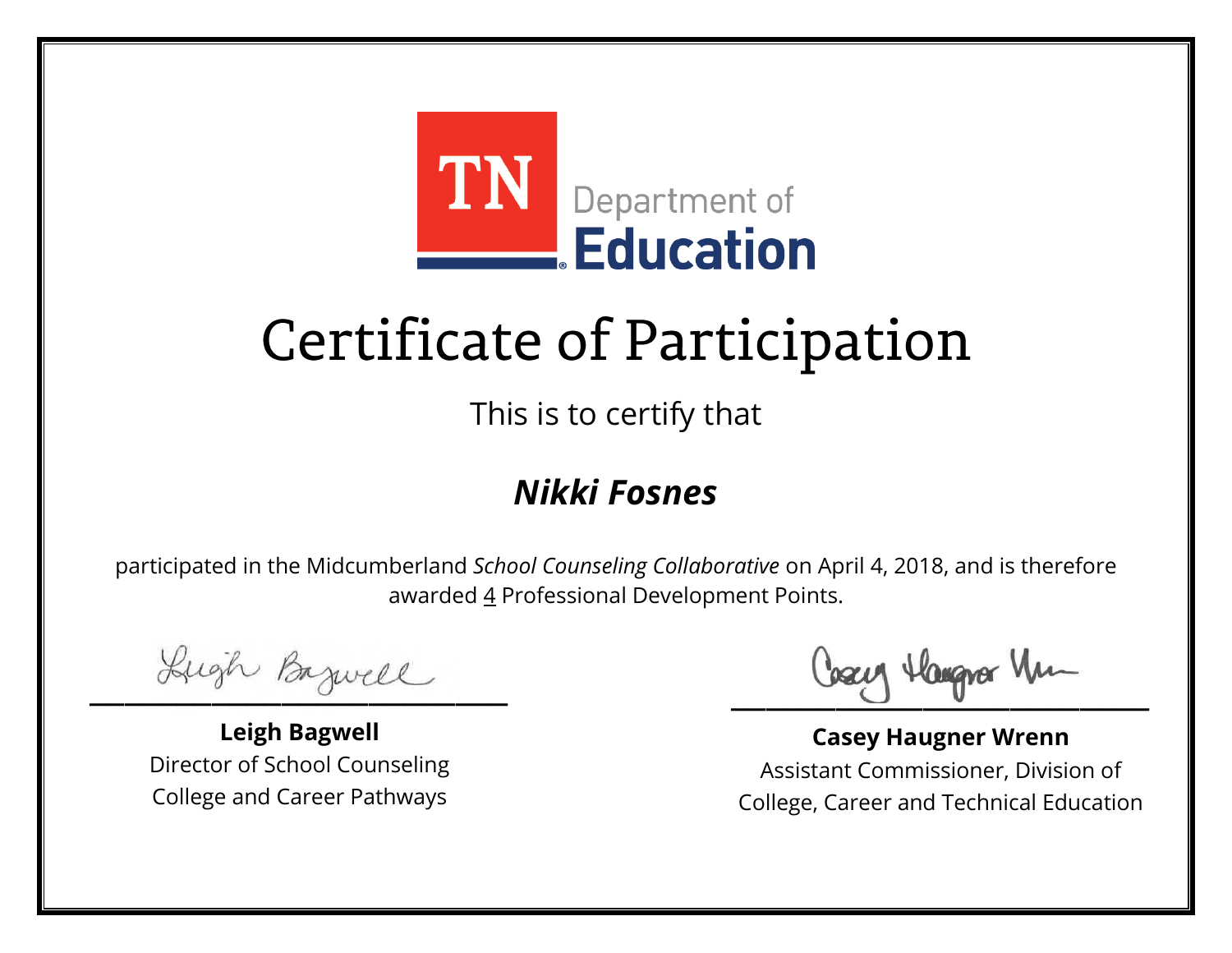

This is to certify that

### *Amy Grant*

Lugh Bazwell

**Leigh Bagwell** Director of School Counseling College and Career Pathways

Losey Hangra Um

**Casey Haugner Wrenn** Assistant Commissioner, Division of College, Career and Technical Education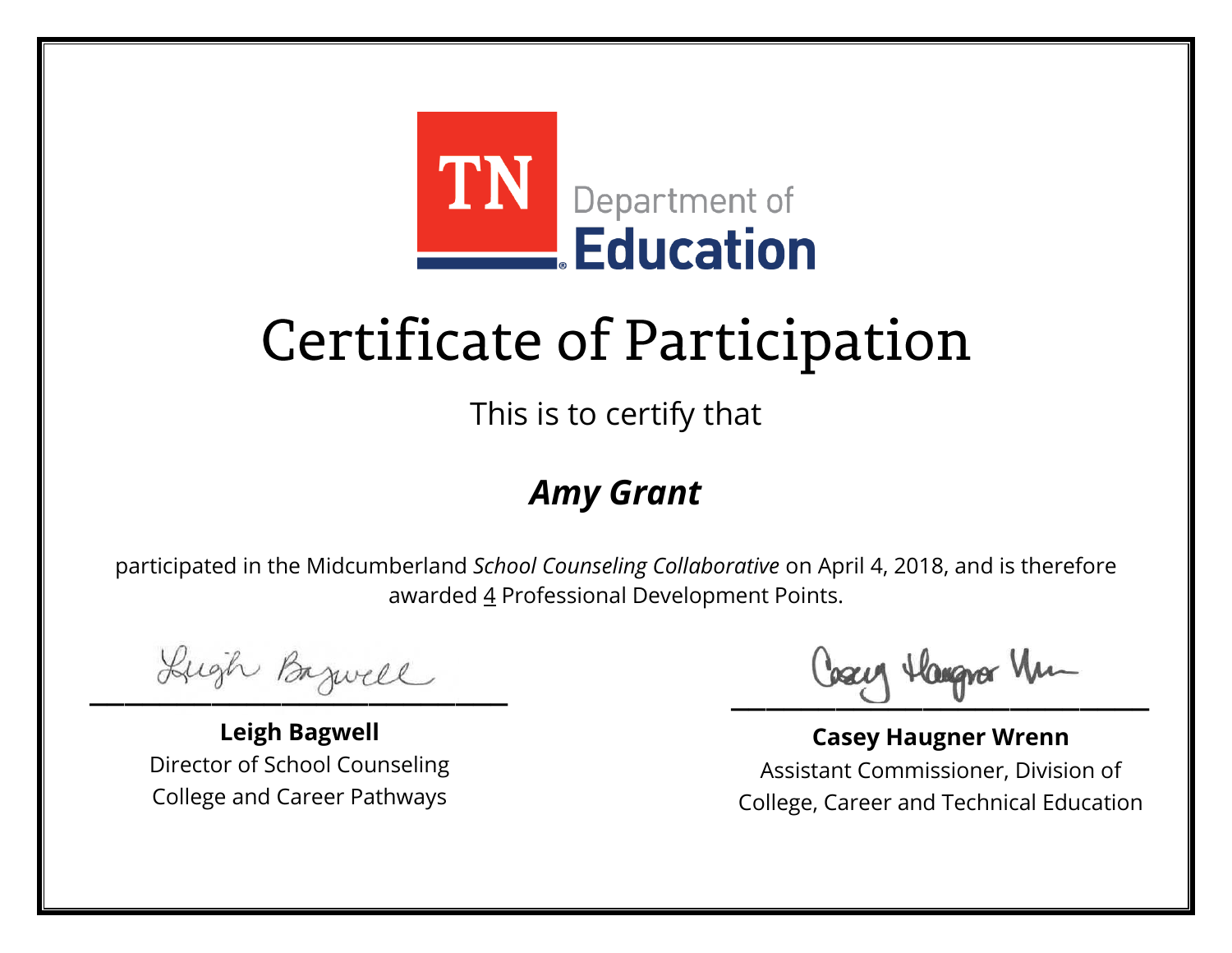

This is to certify that

#### *Debra Martin*

Lugh Bazwell

**Leigh Bagwell** Director of School Counseling College and Career Pathways

Losey Hangra Um

**Casey Haugner Wrenn** Assistant Commissioner, Division of College, Career and Technical Education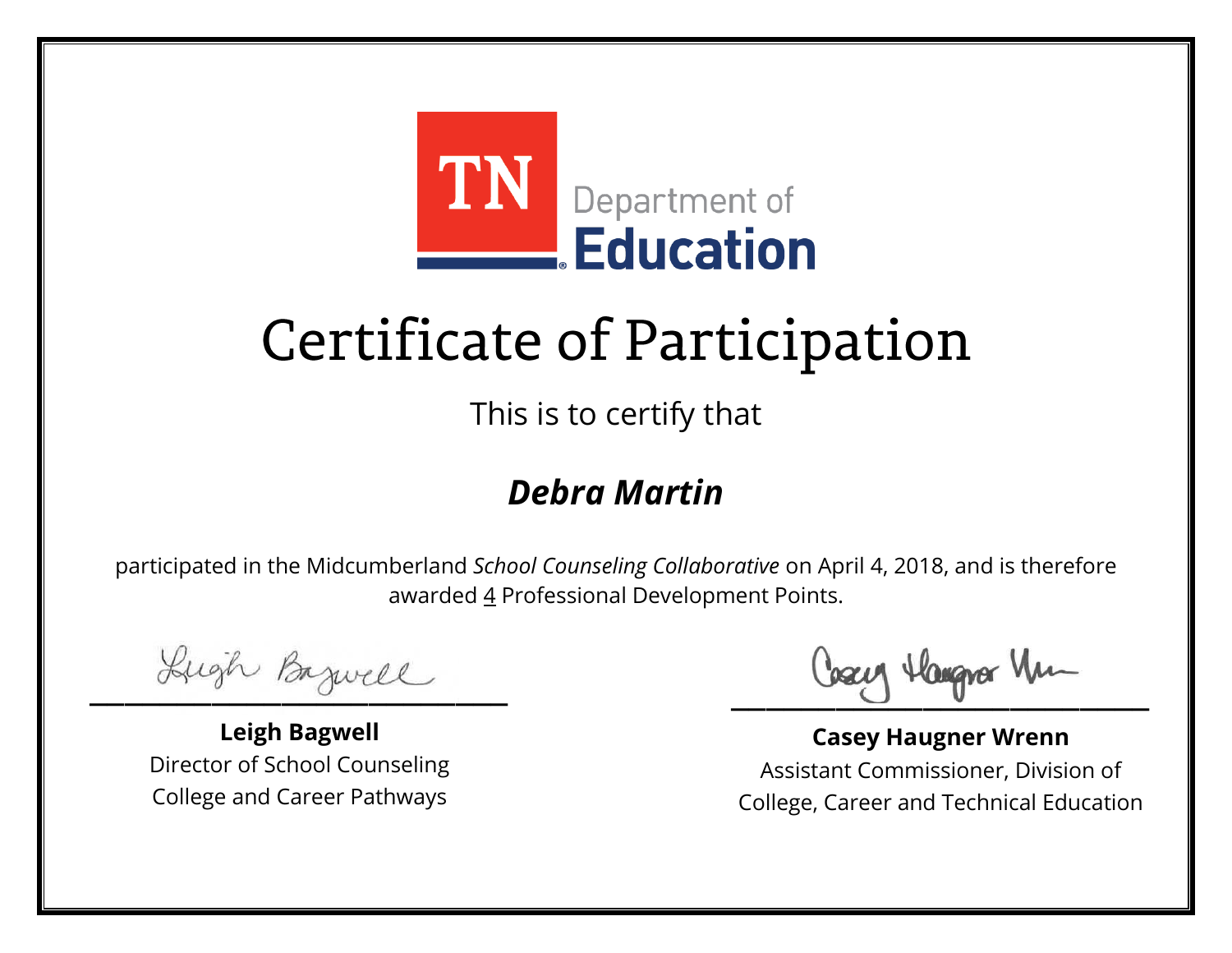

This is to certify that

#### *Summer Milewski*

Lugh Bazwell

**Leigh Bagwell** Director of School Counseling College and Career Pathways

Losey Hangra Um

**Casey Haugner Wrenn** Assistant Commissioner, Division of College, Career and Technical Education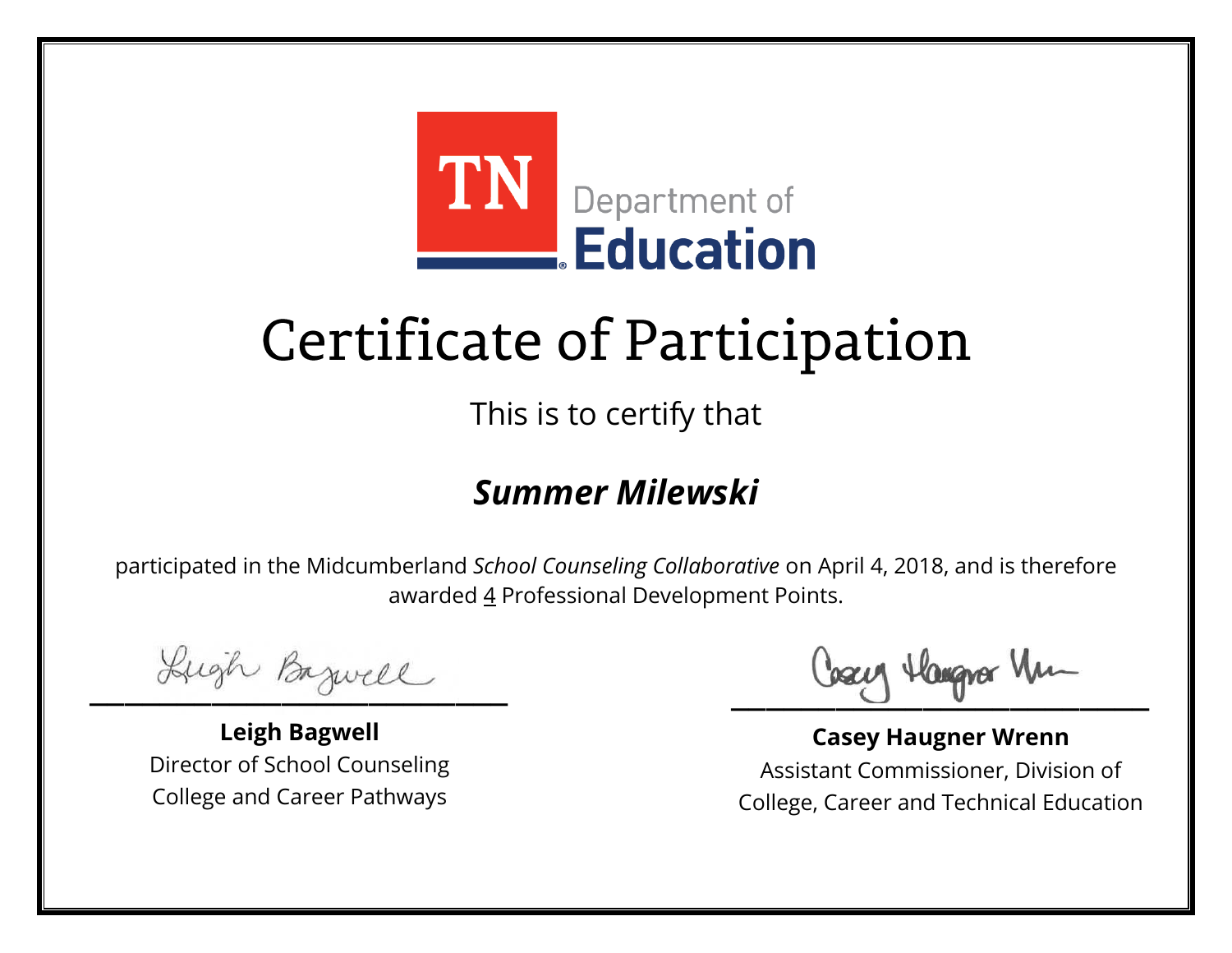

This is to certify that

#### *Alicia Owens*

Lugh Bazwell

**Leigh Bagwell** Director of School Counseling College and Career Pathways

Losey Hangra Um

**Casey Haugner Wrenn** Assistant Commissioner, Division of College, Career and Technical Education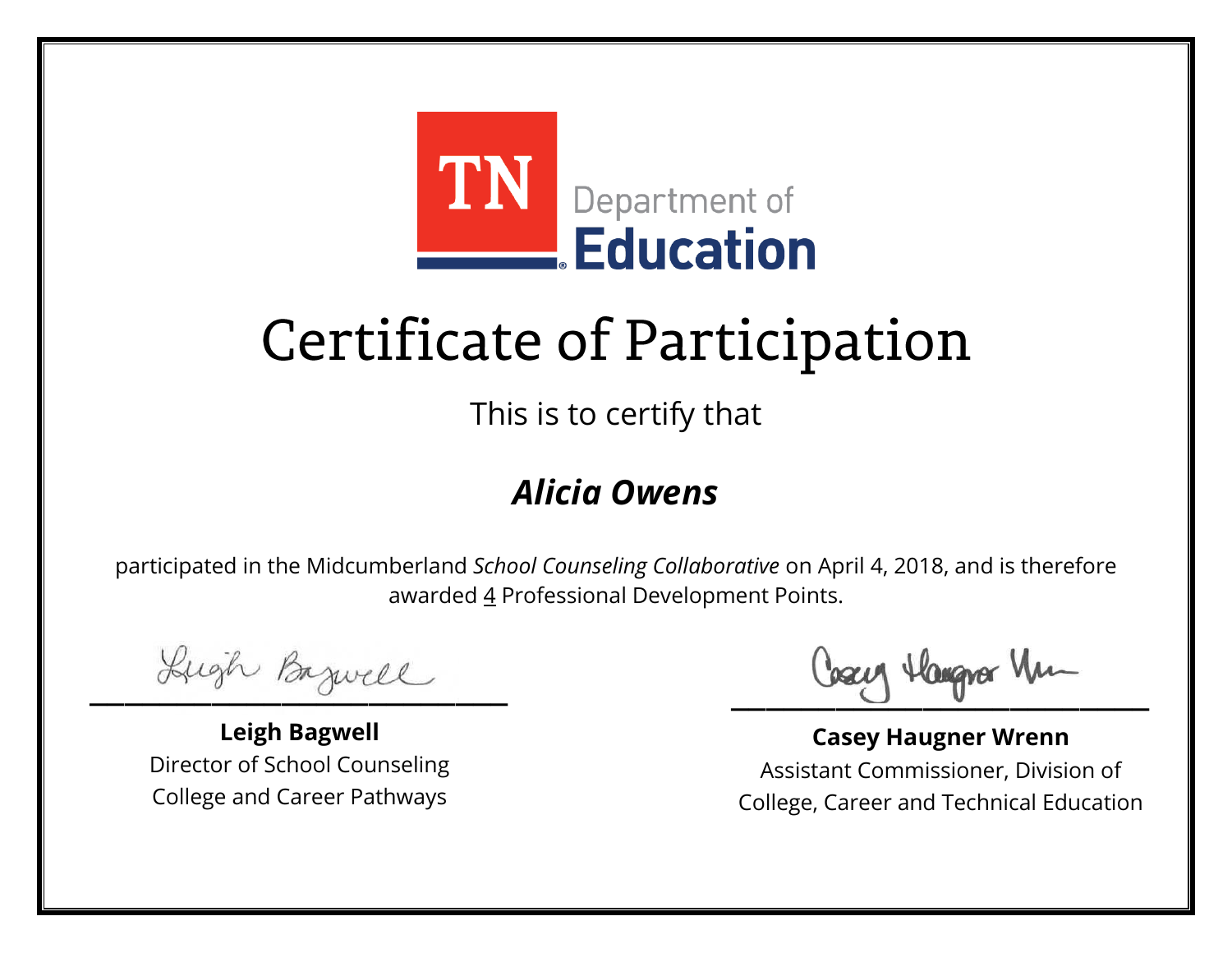

This is to certify that

### *Donzaleigh Phillips*

Lugh Bazwell

**Leigh Bagwell** Director of School Counseling College and Career Pathways

Losey Hangra Um

**Casey Haugner Wrenn** Assistant Commissioner, Division of College, Career and Technical Education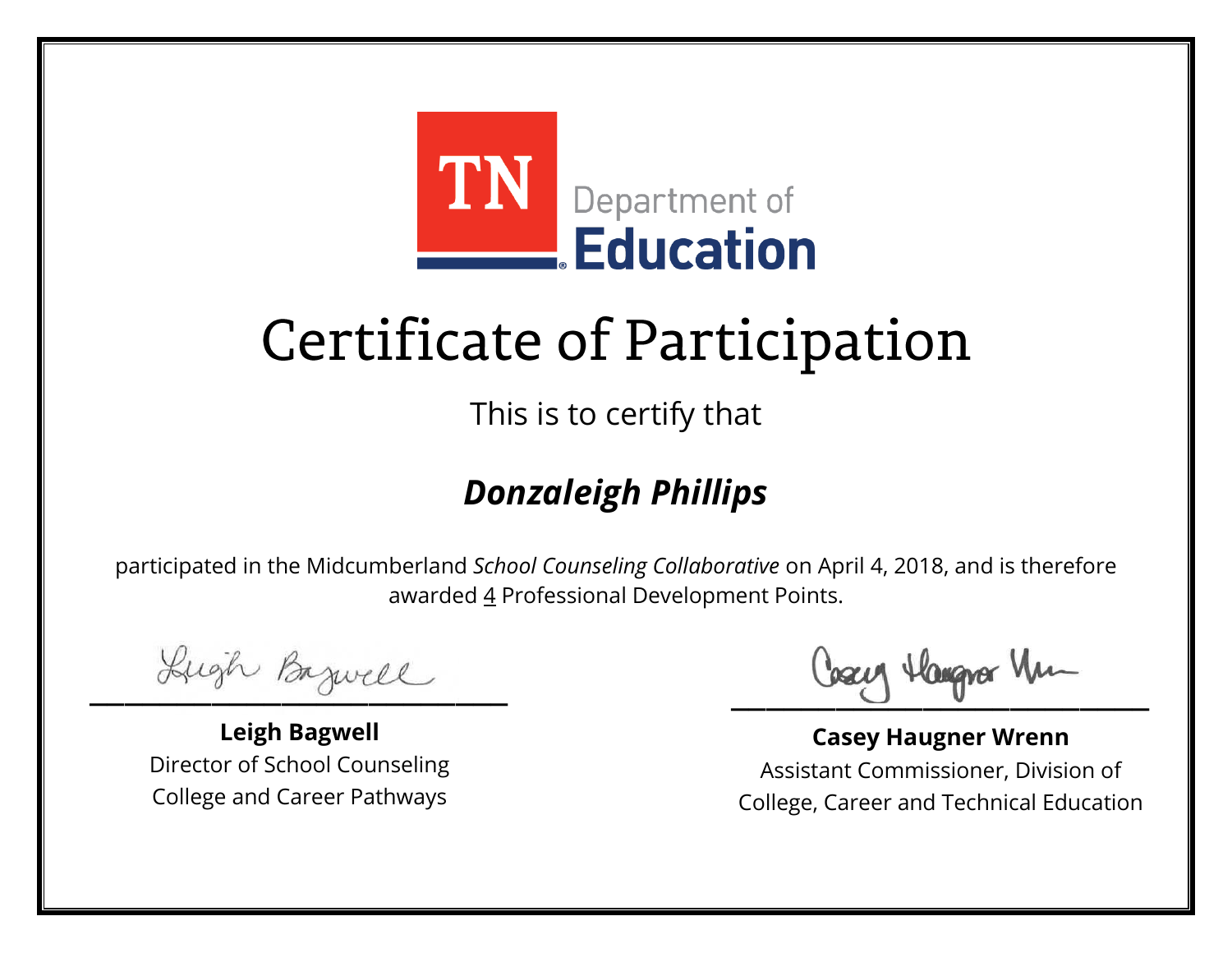

This is to certify that

### *Mark Phillips*

Lugh Bazwell

**Leigh Bagwell** Director of School Counseling College and Career Pathways

Losey Hangra Um

**Casey Haugner Wrenn** Assistant Commissioner, Division of College, Career and Technical Education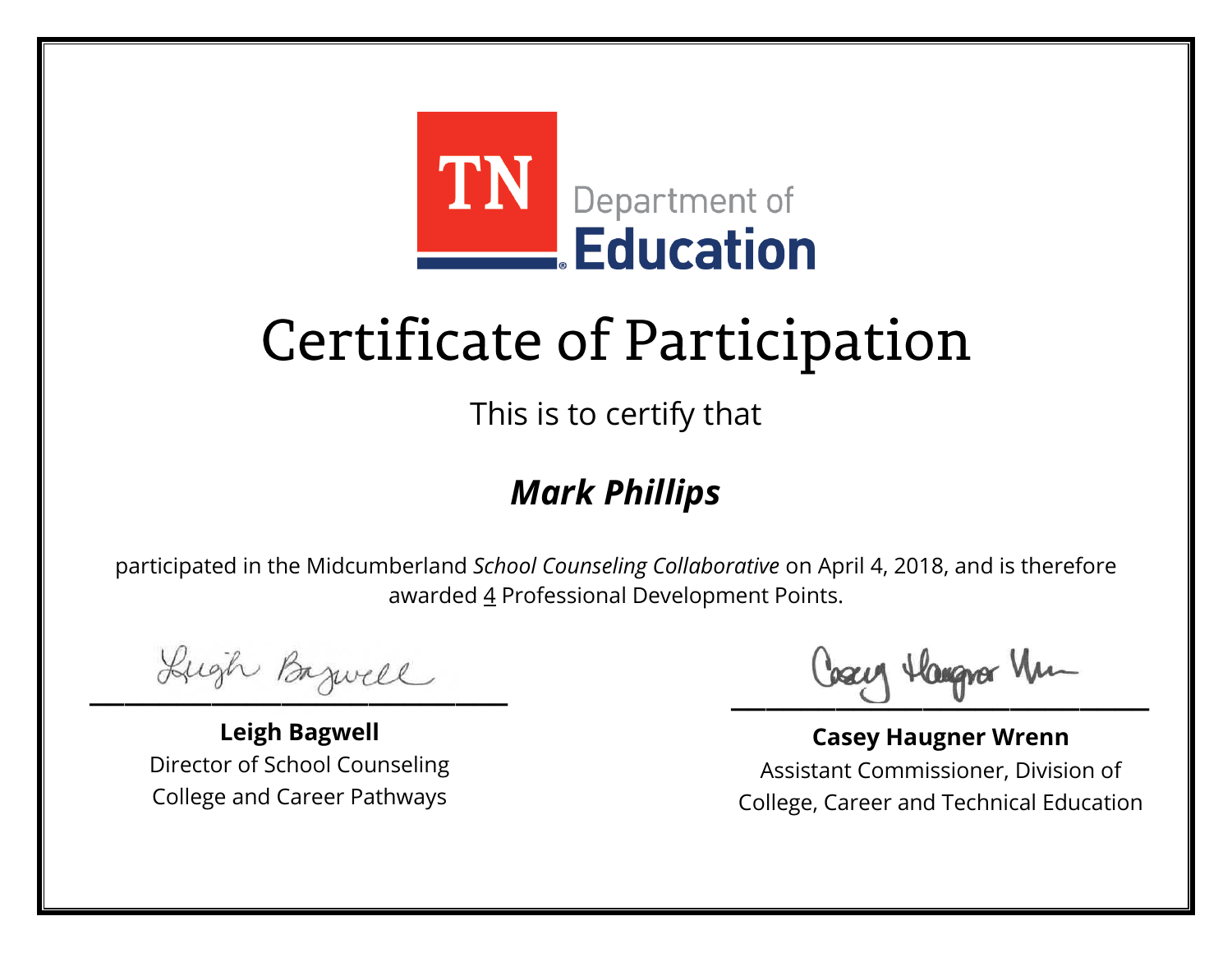

This is to certify that

### *Madeline Pyles*

Lugh Bazwell

**Leigh Bagwell** Director of School Counseling College and Career Pathways

Losey Hangra Um

**Casey Haugner Wrenn** Assistant Commissioner, Division of College, Career and Technical Education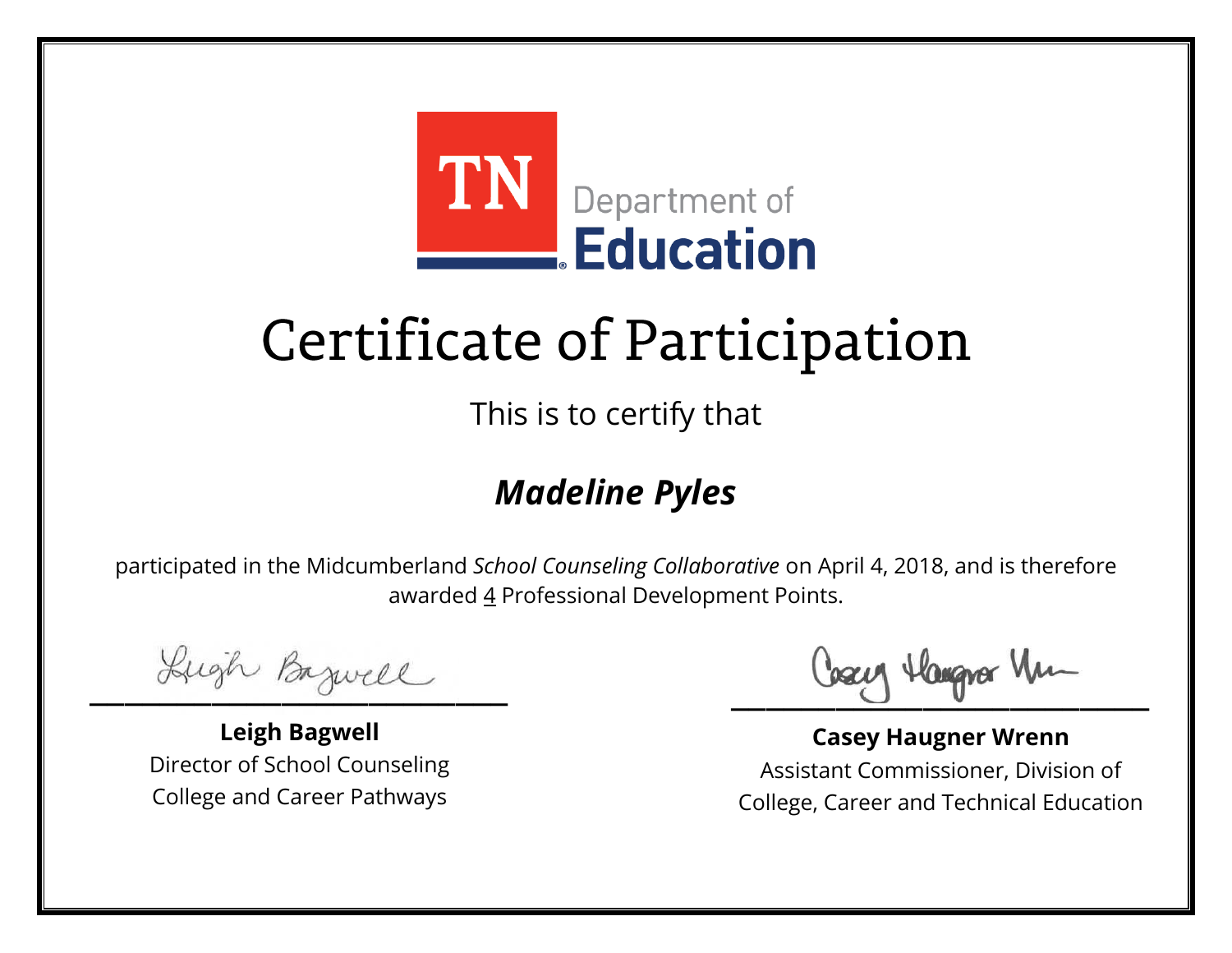

This is to certify that

### *Sheila Raymond*

Lugh Bazwell

**Leigh Bagwell** Director of School Counseling College and Career Pathways

Losey Hangra Um

**Casey Haugner Wrenn** Assistant Commissioner, Division of College, Career and Technical Education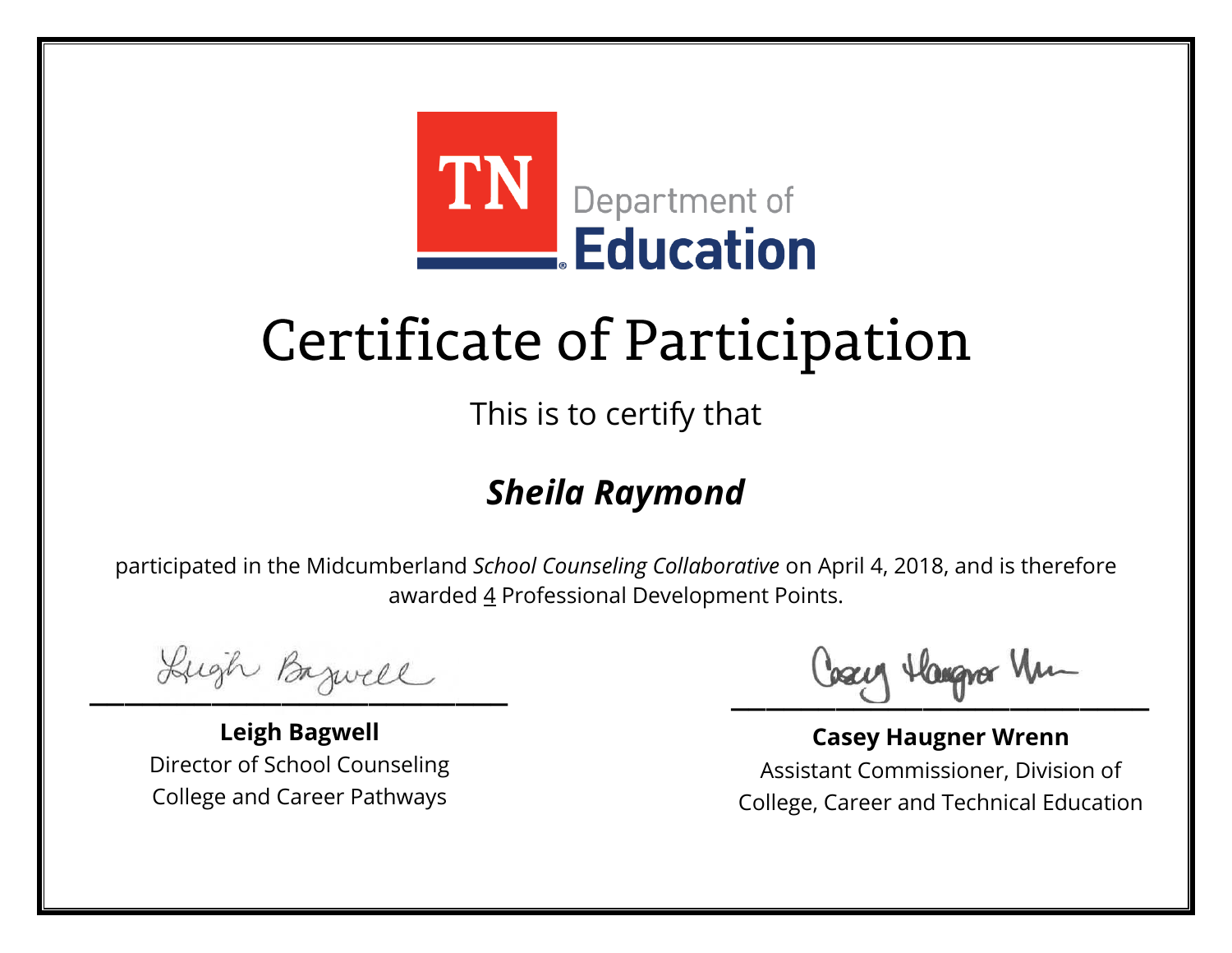

This is to certify that

### *Katie Rozzell*

Lugh Bazwell

**Leigh Bagwell** Director of School Counseling College and Career Pathways

Losey Hangra Um

**Casey Haugner Wrenn** Assistant Commissioner, Division of College, Career and Technical Education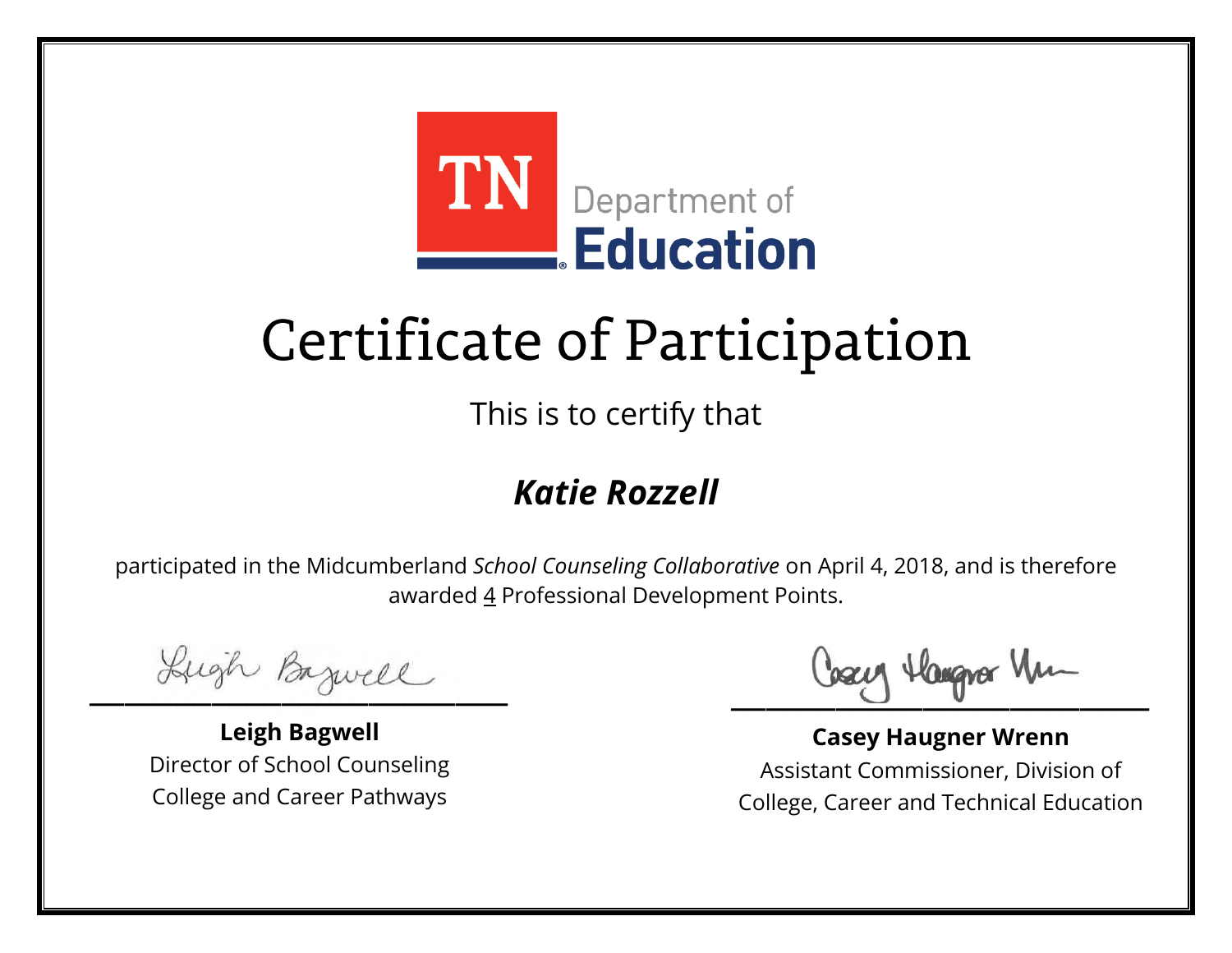

This is to certify that

#### *Hyrm Sain*

Lugh Bazwell

**Leigh Bagwell** Director of School Counseling College and Career Pathways

Losey Hangra Um

**Casey Haugner Wrenn** Assistant Commissioner, Division of College, Career and Technical Education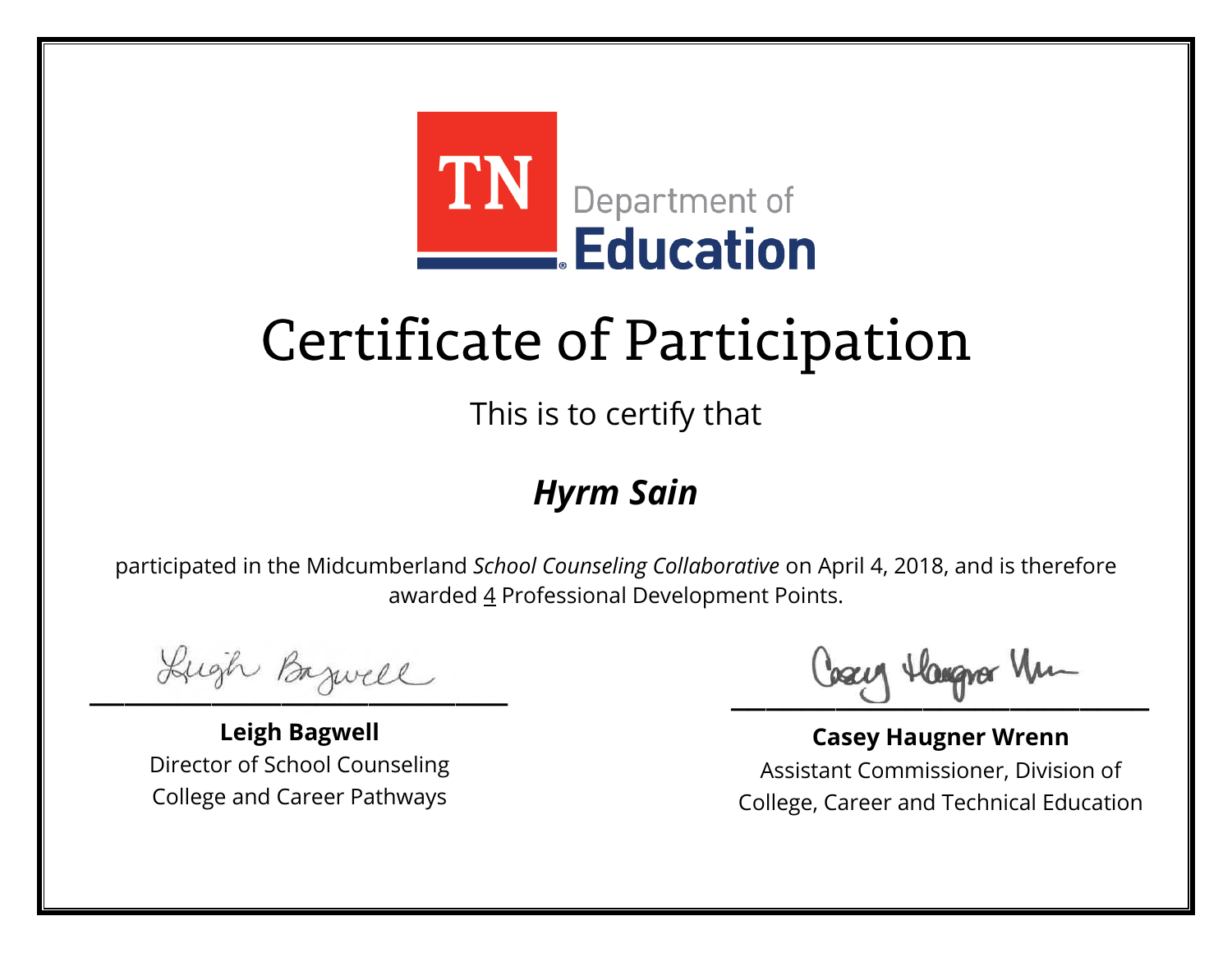

This is to certify that

### *Ashley Sievers*

Lugh Bazwell

**Leigh Bagwell** Director of School Counseling College and Career Pathways

Losey Hangra Um

**Casey Haugner Wrenn** Assistant Commissioner, Division of College, Career and Technical Education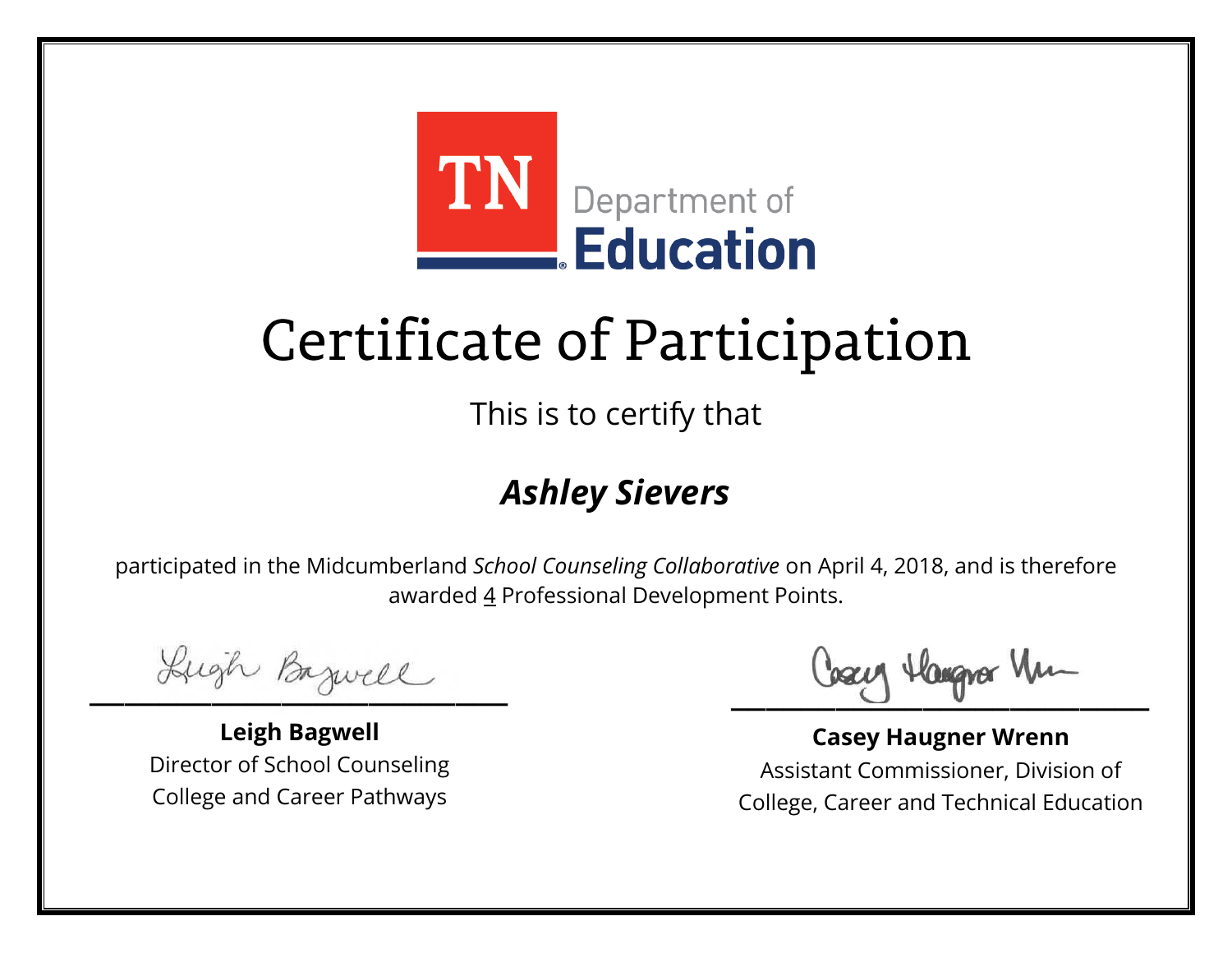

This is to certify that

### *Jessica Smith*

Lugh Bazwell

**Leigh Bagwell** Director of School Counseling College and Career Pathways

Losey Hangra Um

**Casey Haugner Wrenn** Assistant Commissioner, Division of College, Career and Technical Education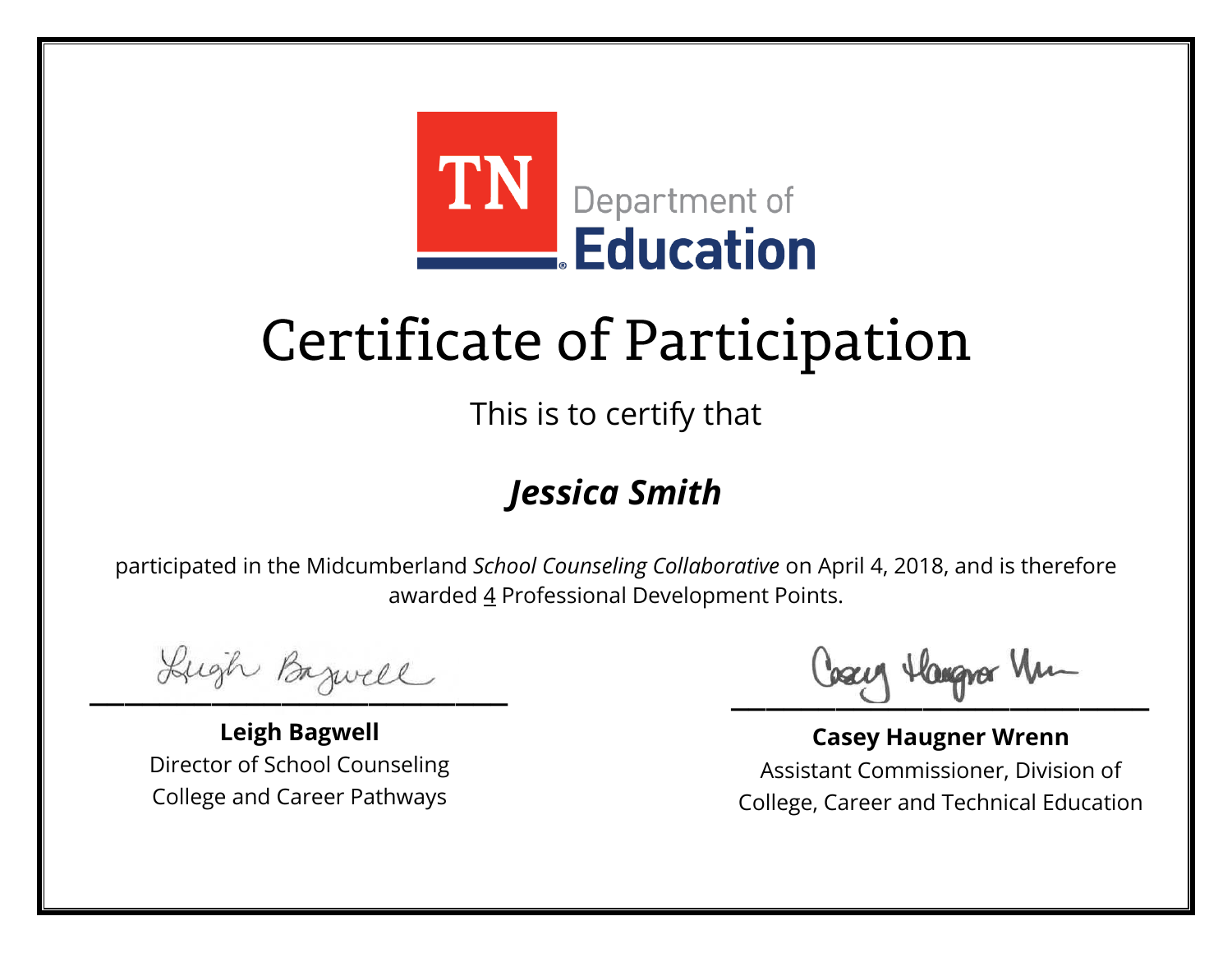

This is to certify that

### *Jonie Sparks*

Lugh Bazwell

**Leigh Bagwell** Director of School Counseling College and Career Pathways

Losey Hangra Um

**Casey Haugner Wrenn** Assistant Commissioner, Division of College, Career and Technical Education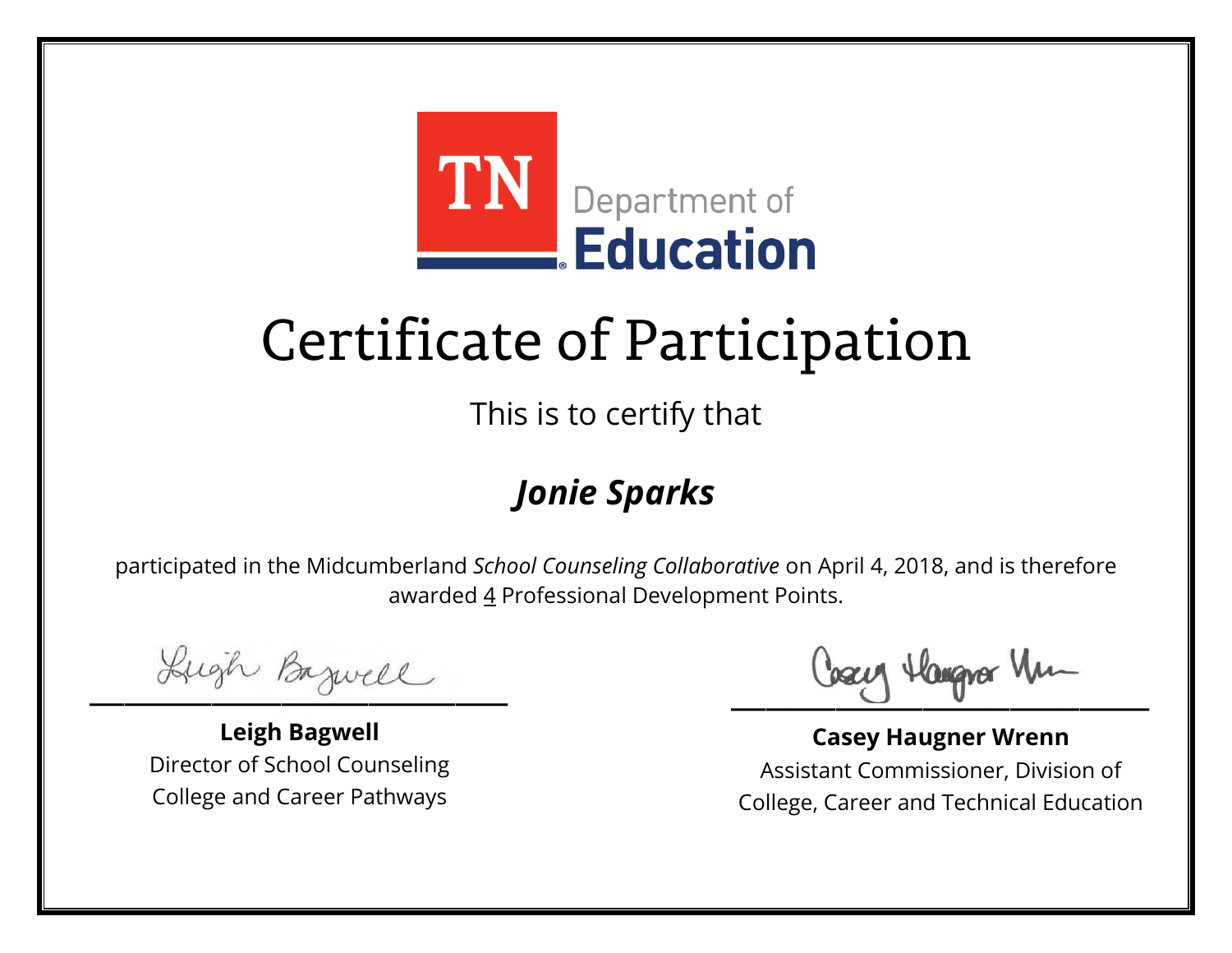

This is to certify that

### *Judy Springer*

Lugh Bazwell

**Leigh Bagwell** Director of School Counseling College and Career Pathways

Losey Hangra Um

**Casey Haugner Wrenn** Assistant Commissioner, Division of College, Career and Technical Education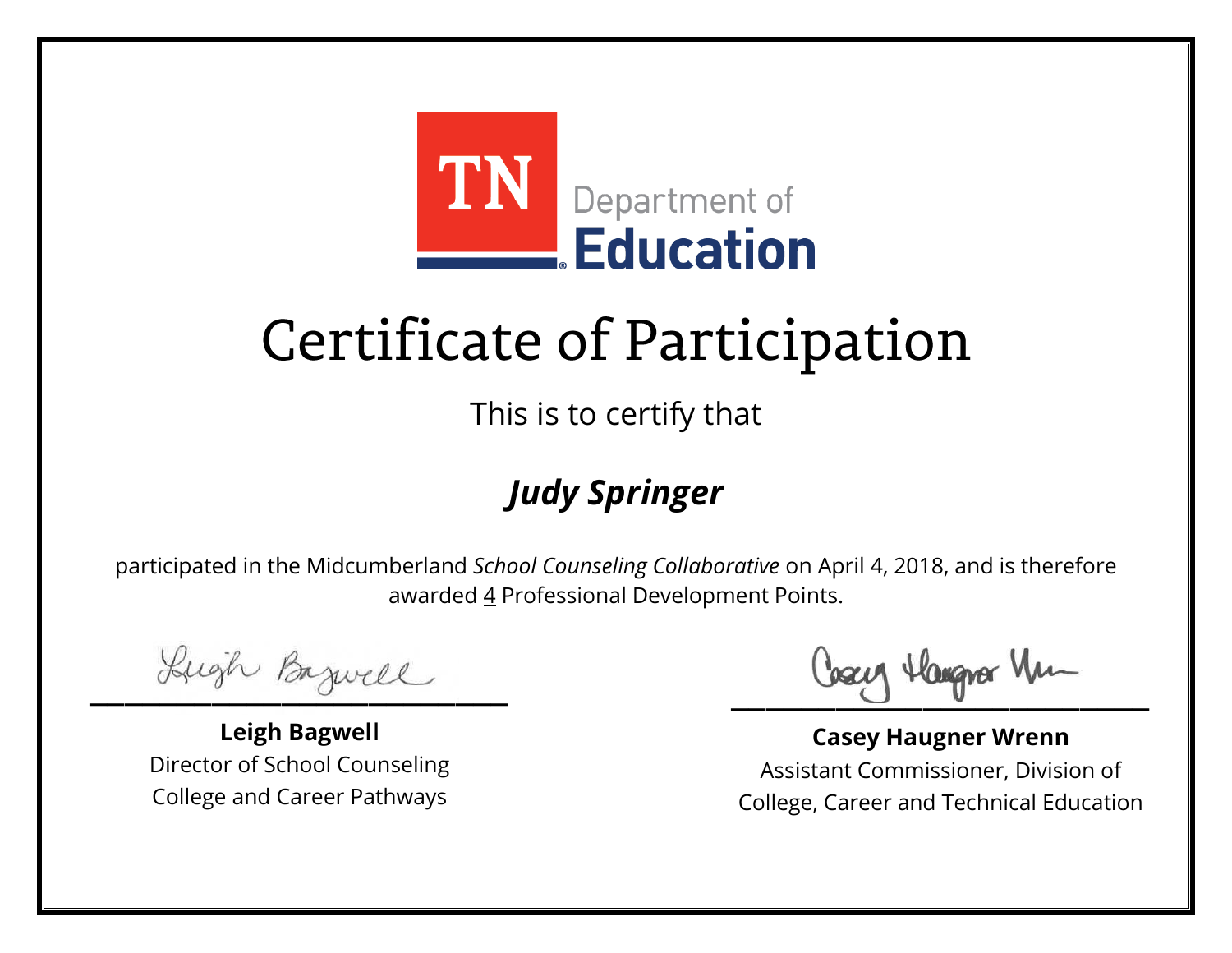

This is to certify that

### *Jesika Stuart*

Lugh Bazwell

**Leigh Bagwell** Director of School Counseling College and Career Pathways

Losey Hangra Um

**Casey Haugner Wrenn** Assistant Commissioner, Division of College, Career and Technical Education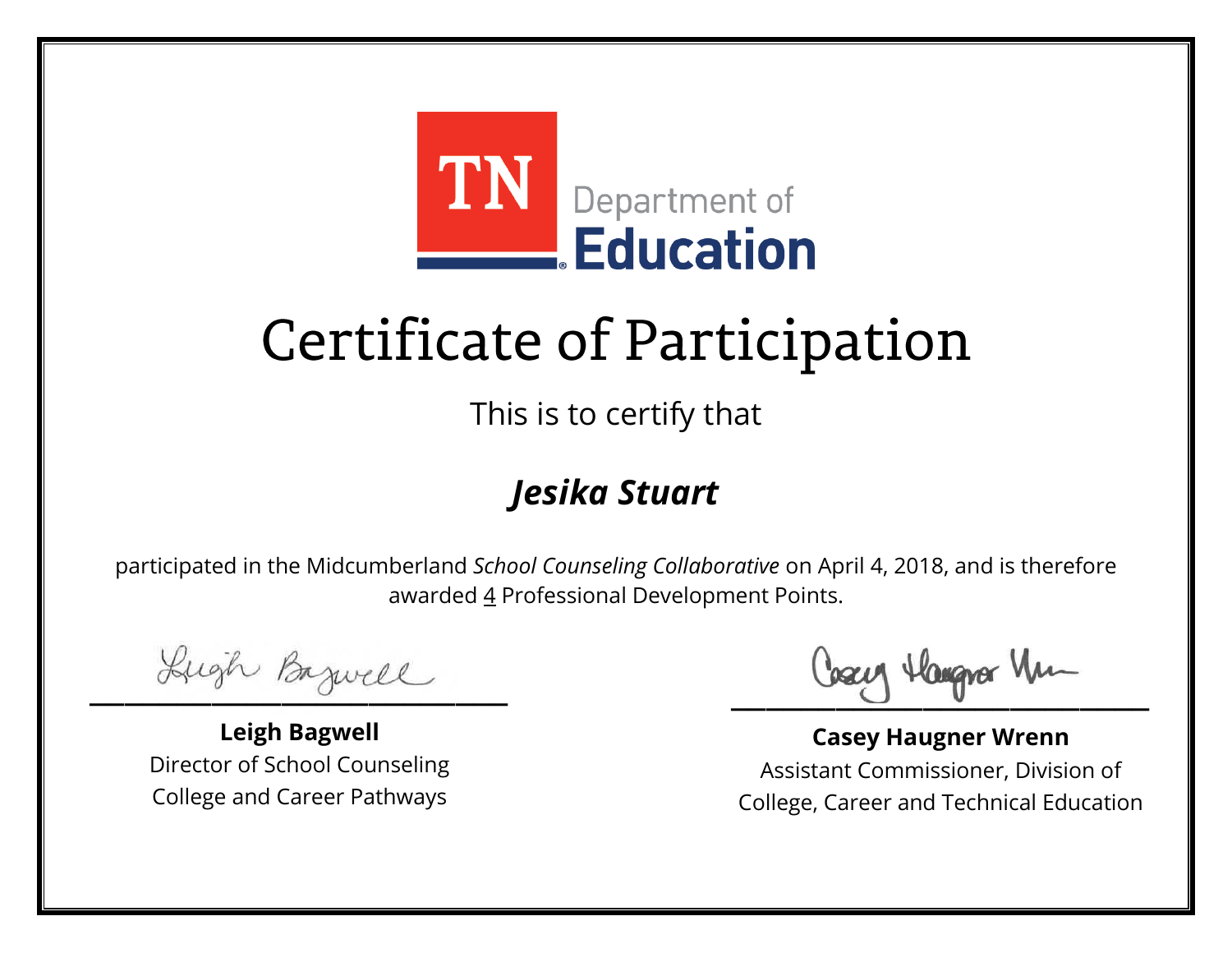

This is to certify that

### *Kelsey Tarr*

Lugh Bazwell

**Leigh Bagwell** Director of School Counseling College and Career Pathways

Losey Hangra Um

**Casey Haugner Wrenn** Assistant Commissioner, Division of College, Career and Technical Education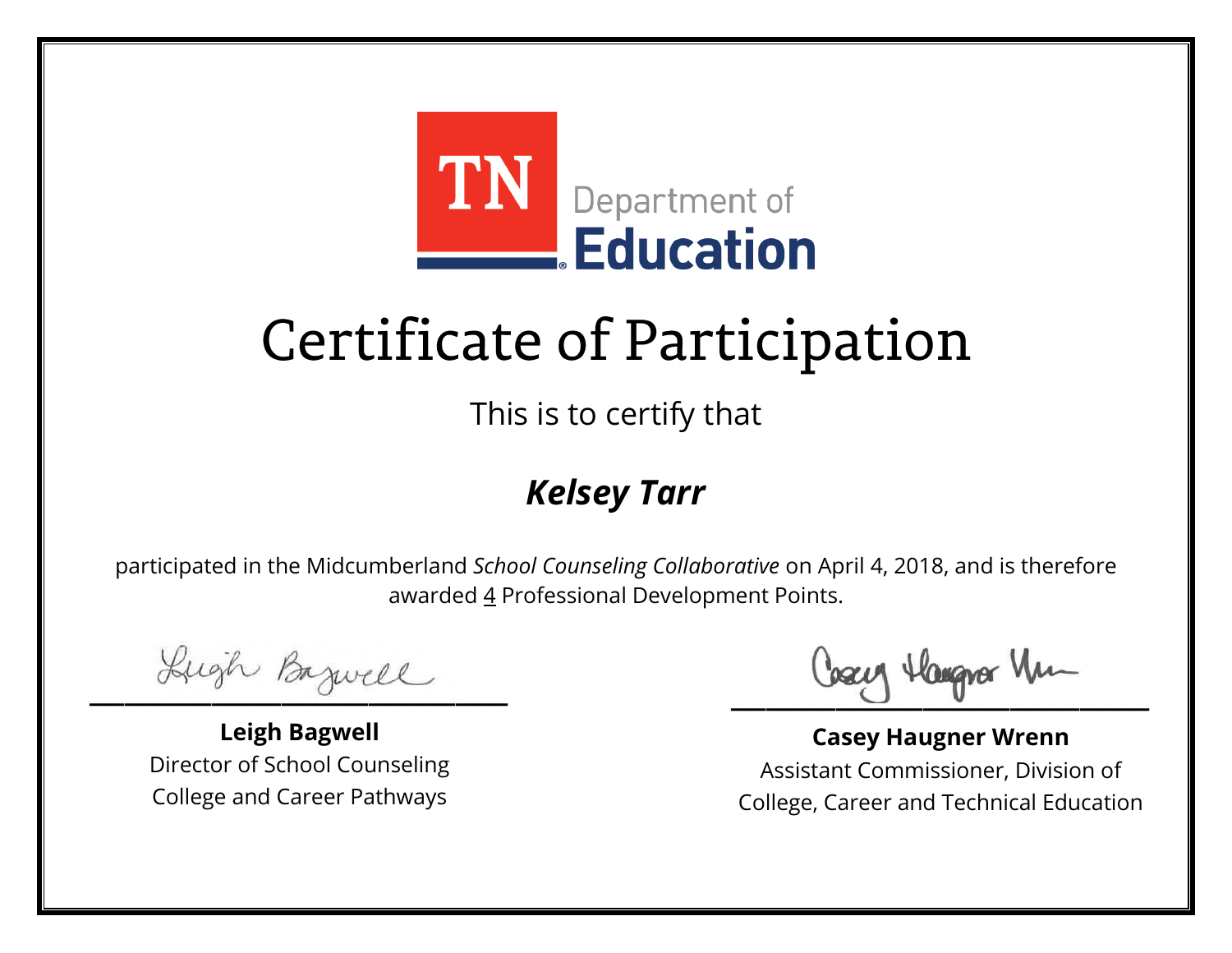

This is to certify that

### *Hannah Vermilye*

Lugh Bazwell

**Leigh Bagwell** Director of School Counseling College and Career Pathways

Losey Hangra Um

**Casey Haugner Wrenn** Assistant Commissioner, Division of College, Career and Technical Education